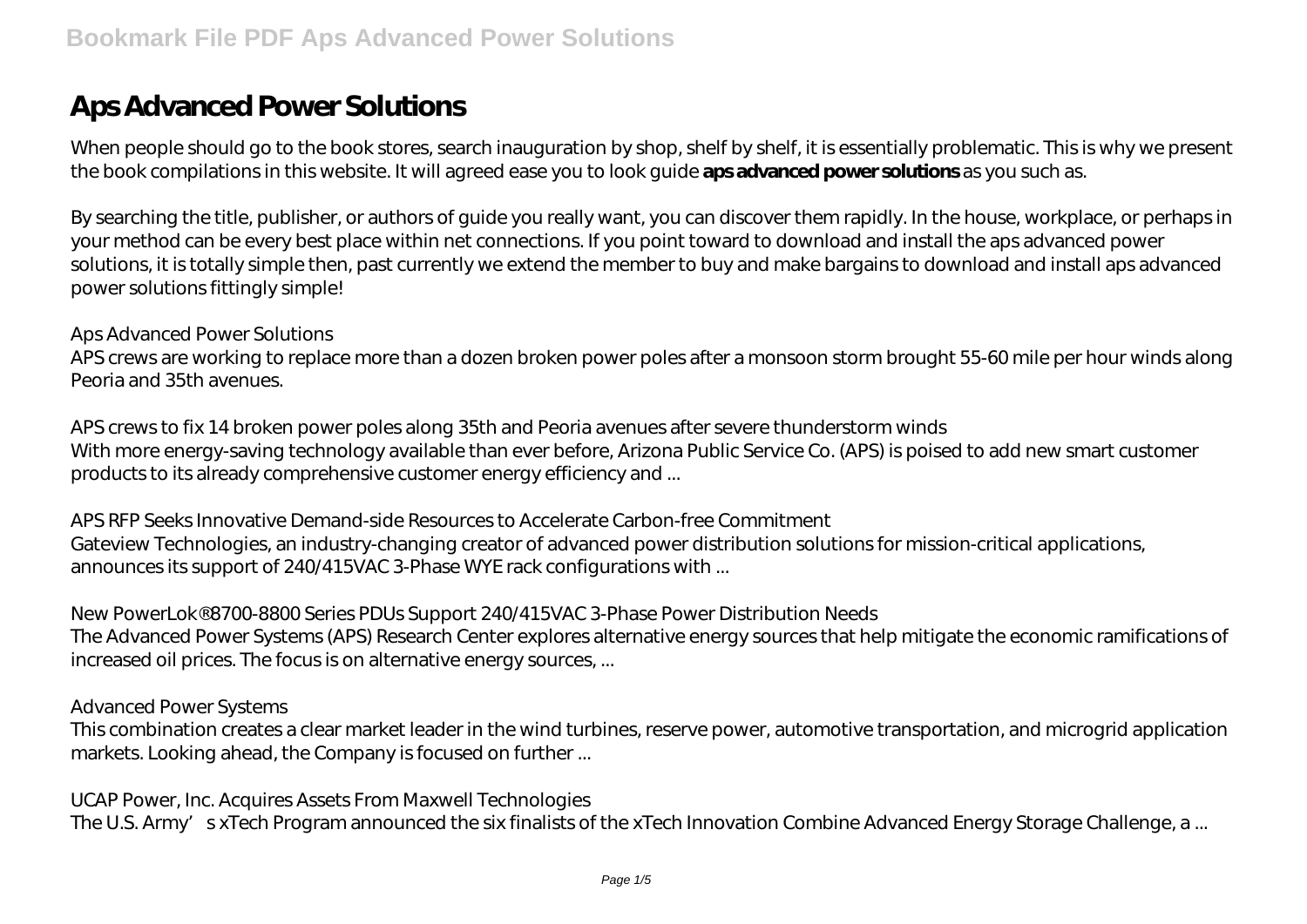#### *Army announces first round of competition finalists with energy-saving battery solutions*

Upset Training Solutions International (UTSI), a flight training organization with an operating location in Europe (EU) dedicated to Upset Prevention and Recovery Training (UPRT), announced today a ...

#### *Cost-effective EASA Advanced UPRT Solutions Webinar Hosted by APS*

Panasonic announces the i-PRO multi-AI system designed to harness the power of its latest AI cameras and applications by integrating them seamlessly into existing CCTV ...

*Panasonic launches i-PRO multi-AI system to enhance the power of their AI cameras and applications* MESA, Ariz.--(BUSINESS WIRE)--APS Payments, a REPAY company and a leading provider of omni-channel B2B integrated payment solutions, today announced the launch of its Vendor Payments Automation ...

*APS Payments Adds Accounts Payable Solutions for Comprehensive Payment Automation with Sage 100* Enel X, the Enel Group's advanced energy solutions business line, and the Volkswagen Group signed an agreement aimed at setting up a full function joint venture of equal partners to enhance the ...

*Volkswagen and Enel X to form JV for high power charging network in Italy; 3,000 charge points of up to 350 kW each* Maxeon Solar Technologies, Ltd. (NASDAQ:MAXN), a global leader in solar innovation and channels, today announces the extension of its AC Energy Solutions with the launch of the new Performance 3 AC ...

*Maxeon Solar Technologies Extends its AC Energy Solutions Portfolio Further Advancing its "Beyond the Panel" Strategy* The announced Advanced Programmable ... thankful for their support." "The APS Networks range of OpenBNG switches accelerate the possibilities for access edge solutions. Combining these low latency ...

*APS Networks® Launches Three TIP OpenBNG Programmable Switches to Boost the Disaggregated Telco Broadband Market* Global Shop Solutions, INFORM GmbH, MRPeasy, Oracle, ORTEC, Plex Systems, SAP, Siemens & Simio On the basis of product, this Advanced Planning and Scheduling (APS) Software market research ...

## *Advanced Planning and Scheduling (APS) Software Market*

Velodyne Lidar has joined the NVIDIA Metropolis program for Velodyne's Intelligent Infrastructure Solution. The Intelligent Infrastructure Solution combines Velodyne's award-winning lidar sensors and ...

## *Velodyne Lidar Partners with NVIDIA Metropolis for Intelligent Infrastructure Solutions*

Mediaocean, the mission-critical platform for omnichannel advertising, and Flashtalking, the leading independent ad management<br>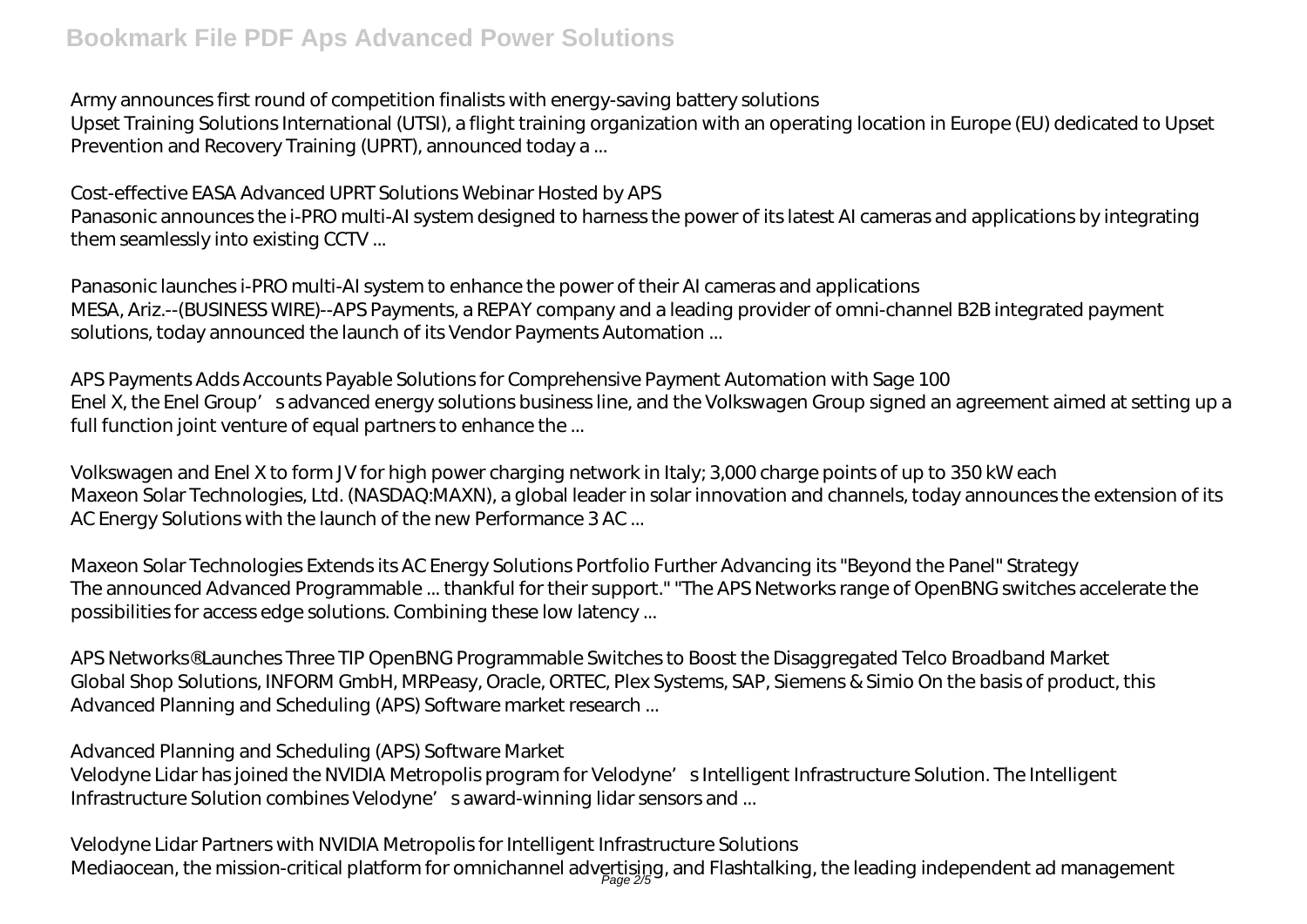platform, announced today that they have entered into a definitive ...

*Mediaocean to Acquire Flashtalking, Adding Complementary Solutions to Power \$200 Billion in Annualized Media Spend* The incorporation of the 5G technology in KUKA's intelligent robotics and automation solutions will empower advanced automation manufacturers to leverage the same in modern industrial applications. It ...

#### *Nokia (NOK) to Power KUKA Automation Solutions With 5G Network*

Acquisition of TEGAM adds metrology and calibration instrumentation to Advanced Energy's RF process power solutions in semiconductor and advanced industrial markets Advanced Energy (Nasdaq ...

## *Advanced Energy Strengthens Leadership in RF Process Power Solutions with Acquisition of TEGAM*

Acquisition of TEGAM adds metrology and calibration instrumentation to Advanced Energy's RF process power solutions in semiconductor and advanced industrial markets Advanced Energy (Nasdaq: AEIS) – a ...

With the proliferation of electronic devices, the world will need to double its energy supply by 2050. This book addresses this challenge and discusses synthesis and characterization of carbon nanomaterials for energy conversion and storage. Addresses one of the leading challenges facing society today as we steer away from dwindling supplies of fossil fuels and a rising need for electric power due to the proliferation of electronic products Promotes the use of carbon nanomaterials for energy applications Systematic coverage: synthesis, characterization, and a wide array of carbon nanomaterials are described Detailed descriptions of solar cells, electrodes, thermoelectrics, supercapacitors, and lithium-ion-based storage Discusses special architecture required for energy storage including hydrogen, methane, etc.

This book examines real-time models and advanced online applications that enhance reliability and resilience of the grid in real-time and near real-time environments. It is written by Peak Reliability engineers who worked on the creation of the West Wide System Model (WSM) and the implementation of advanced real-time operation situational awareness tools for reliability coordination function. The book looks at how a single Reliability Coordinator for the Western Interconnection did its work under normal and emergency conditions, providing a unique perspective on best practices and lessons learned from Peak's modeling and coordination efforts to create, maintain, and improve state-of-art new technology and algorithms to improve real-time operation situational awareness and Bulk Electric System (BES) grid resilience. Coverage includes practical experience of implementing real-time Energy Management System (EMS) Network Application, real-time voltage stability analysis, online transient stability analysis, synchrophasor technology, Dispatcher Training Simulator and EMS Cybersecurity & Inter-Control Center Communications Protocol (ICCP) implementation experience in a Reliability Coordinator Control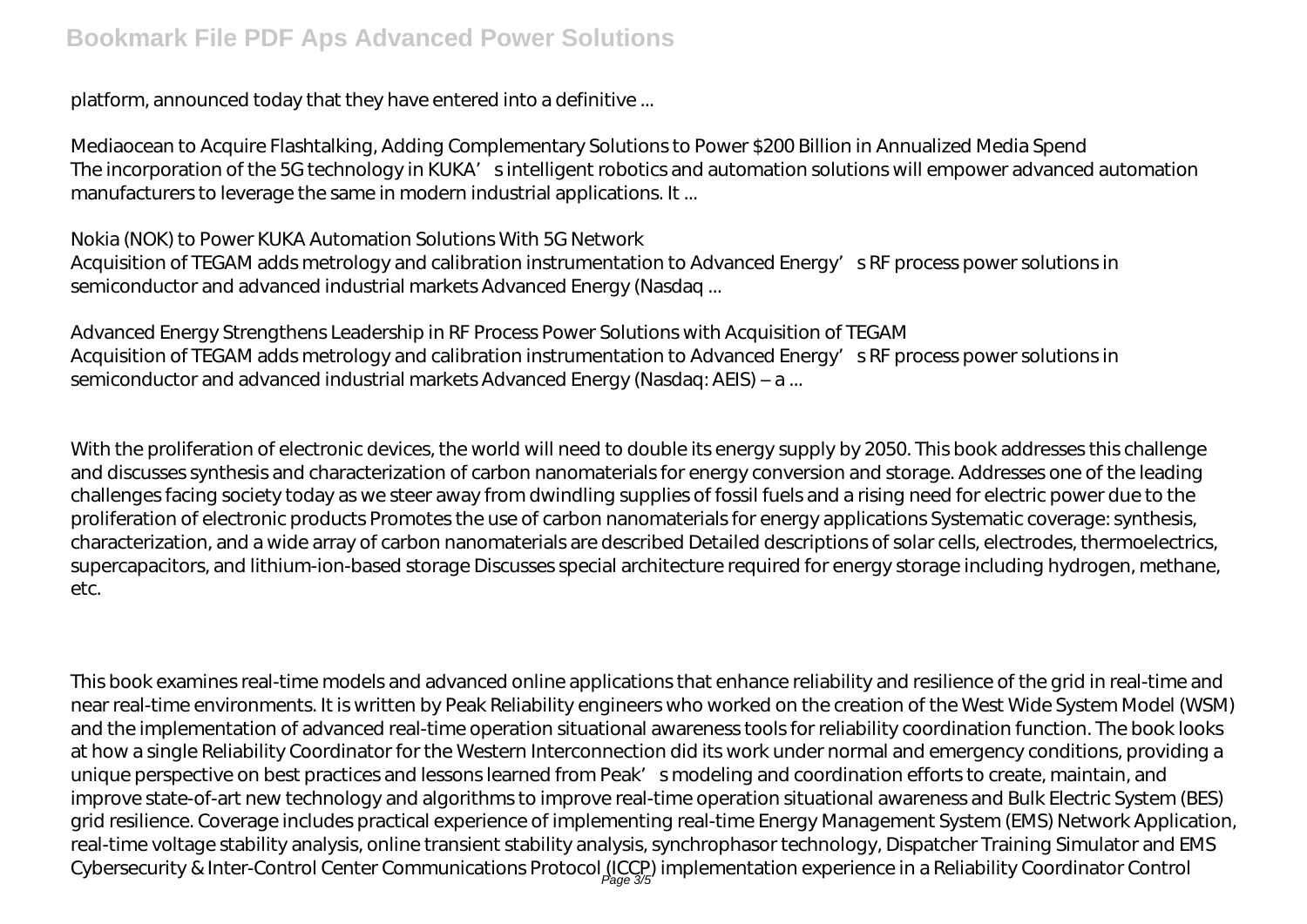# **Bookmark File PDF Aps Advanced Power Solutions**

Room setting. Explains how to operate a "green" grid and prevent new blackouts against uncertain operation conditions; Written by Peak Reliability engineers who worked on the creation of the West Wide System Model (WWSM); All material verified in practical system operations, or validated by real system measures and system events.

Proceeding of the 42nd International Conference on Advanced Ceramics and Composites, Ceramic Engineering and Science Proceedings Volume 39, Issue 2, 2018 Jonathan Salem, Dietmar Koch, Peter Mechnich, Mihails Kusnezoff, Narottam Bansal, Jerry LaSalvia, Palani Balaya, Zhengyi Fu, and Tatsuki Ohji, Editors Valerie Wiesner and Manabu Fukushima, Volume Editors This proceedings contains a collection of 25 papers from The American Ceramic Society's 41st International Conference on Advanced Ceramics and Composites, held in Daytona Beach, Florida, January 21-26, 2018. This issue includes papers presented in the following symposia: • Symposium 1: Mechanical Behavior and Performance of Ceramics and Composites • Symposium 2: Advanced Ceramic Coatings for Structural, Environmental, and Functional Applications • Symposium 3: 15th International Symposium on Solid Oxide Fuel Cells (SOFC) • Symposium 4: Armor Ceramics: Challenges and New Developments • Symposium 6: Advanced Materials and Technologies for Direct Thermal Energy Conversion and Rechargeable Energy Storage • Symposium 8: 12th International Symposium on Advanced Processing & Manufacturing

Vols. for 1970-71 includes manufacturers' catalogs.

In response to the U.S. Department of Energy (DoE)'s goal of achieving market ready, net-zero energy residential and commercial buildings by 2020 and 2025, Eaton partnered with the Department of Energy's National Renewable Energy Laboratory (NREL) and Georgia Institute of Technology to develop an intelligent load identification and management technology enabled by a novel "smart power strip" to provide critical intelligence and information to improve the capability and functionality of building load analysis and building power management systems. Buildings account for 41% of the energy consumption in the United States, significantly more than either transportation or industrial. Within the building sector, plug loads account for a significant portion of energy consumption. Plug load consumes 15-20% of building energy on average. As building managers implement aggressive energy conservation measures, the proportion of plug load energy can increase to as much as 50% of building energy leaving plug loads as the largest remaining single source of energy consumption. This project focused on addressing plug-in load control and management to further improve building energy efficiency accomplished through effective load identification. The execution of the project falls into the following three major aspects; An intelligent load modeling, identification and prediction technology was developed to automatically determine the type, energy consumption, power quality, operation status and performance status of plug-in loads, using electric waveforms at a power outlet<br>